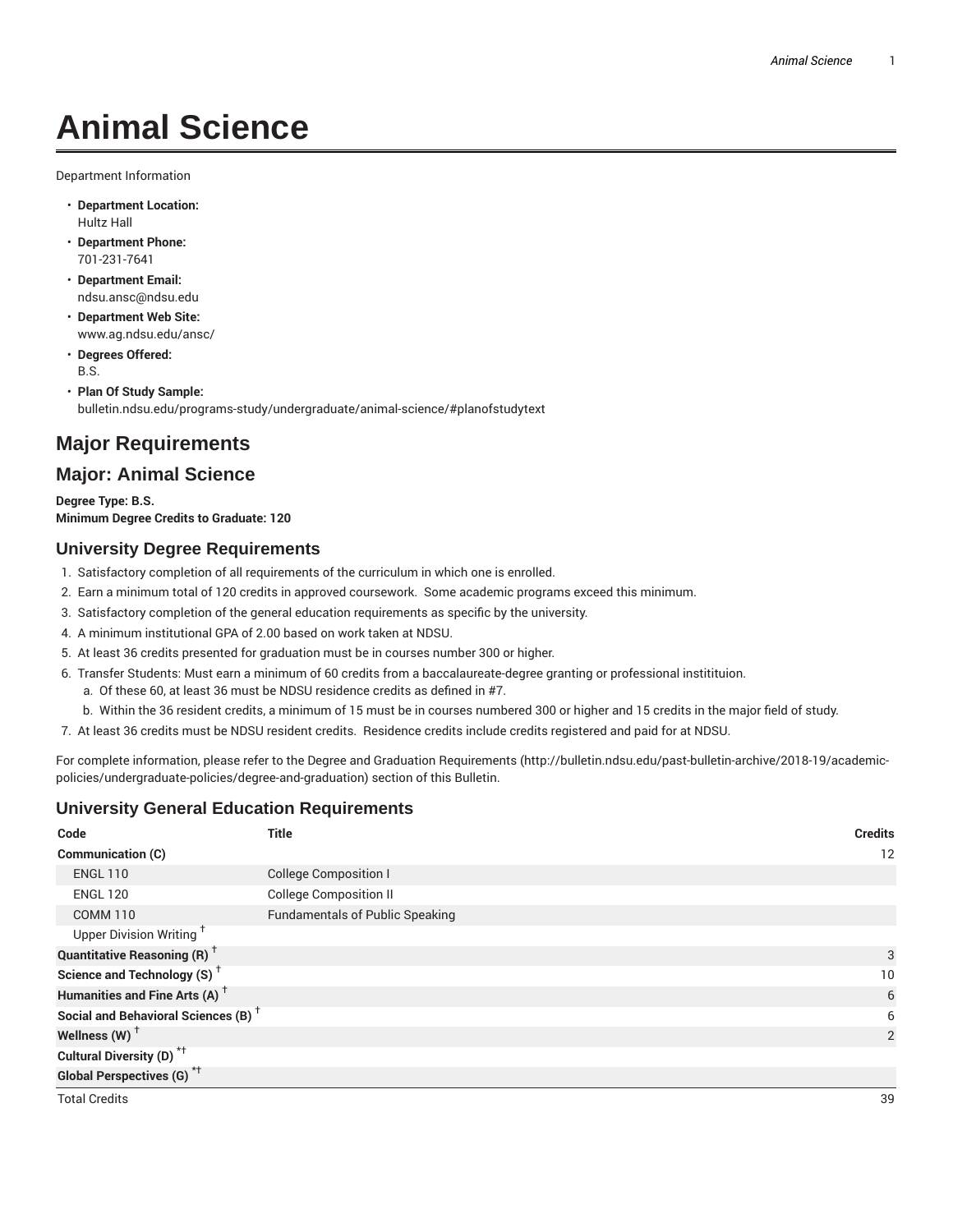- \* May be satisfied by completing courses in another General Education category.
- † General education courses may be used to satisfy requirements for both general education and the major, minor, and program emphases, where applicable. Students should carefully review major requirements to determine if specific courses can also satisfy these general education categories.
- A list of university approved general education courses and administrative policies are available here (http://bulletin.ndsu.edu/past-bulletinarchive/2018-19/academic-policies/undergraduate-policies/general-education/#genedcoursestext).

### **Major Requirements**

| Code                                                  | Title                                                                             | <b>Credits</b> |
|-------------------------------------------------------|-----------------------------------------------------------------------------------|----------------|
| <b>Required Core Courses for Animal Science</b>       |                                                                                   |                |
| <b>ANSC 114</b>                                       | Introduction to Animal Sciences                                                   | 3              |
| <b>ECON 201</b>                                       | Principles of Microeconomics (May satisfy general education category B and G)     | 3              |
| <b>MATH 103</b>                                       | College Algebra                                                                   | 3              |
| or MATH 105                                           | Trigonometry                                                                      |                |
| or MATH 107                                           | Precalculus                                                                       |                |
| or MATH 146                                           | <b>Applied Calculus I</b>                                                         |                |
| <b>STAT 330</b>                                       | Introductory Statistics (May satisfy general education category R)                | 3              |
| <b>VETS 135</b>                                       | Anatomy and Physiology of Domestic Animals                                        | 3              |
|                                                       | Select one of the following (only required by first year, non-transfer students): | 1              |
| <b>AGRI 150</b>                                       | Agriculture Orientation                                                           |                |
| <b>ANSC 101</b>                                       | Student Success Techniques - Animal and Equine Science                            |                |
| <b>VETS 150</b>                                       | Introduction to the Veterinary Profession                                         |                |
| <b>ANSC 240</b>                                       | Meat Animal Evaluation and Marketing                                              | 3              |
| <b>ANSC 300</b>                                       | Domestic Animal Behavior and Management                                           | 3              |
| <b>ANSC 323</b>                                       | <b>Fundamentals of Nutrition</b>                                                  | 3              |
| <b>ANSC 324</b>                                       | <b>Applied Animal Nutrition</b>                                                   | 3              |
| <b>ANSC 463</b>                                       | Physiology of Reproduction                                                        | 4              |
| & 463L                                                | and Physiology of Reproduction Laboratory                                         |                |
| <b>ANSC 478</b>                                       | Research and Issues in Animal Agriculture                                         | 3              |
| Select one of the following:                          |                                                                                   | $\overline{2}$ |
| <b>ANSC 379</b>                                       | <b>Study Tour Abroad</b>                                                          |                |
| <b>ANSC 393</b>                                       | Undergraduate Research (research experience)                                      |                |
| <b>ANSC 396</b>                                       | Field Experience (internship experience)                                          |                |
| Select one of the following:                          |                                                                                   | 3              |
| <b>ANSC 480</b>                                       | Equine Industry and Production Systems                                            |                |
| <b>ANSC 482</b>                                       | Sheep Industry and Production Systems                                             |                |
| <b>ANSC 484</b>                                       | Swine Production/Pork Industry Systems                                            |                |
| <b>ANSC 486</b>                                       | Beef Industry and Production Systems                                              |                |
| <b>ANSC 488</b>                                       | Dairy Industry and Production Systems                                             |                |
| Options: Select one of the five options listed below. | the contract of the contract of the contract of the contract of the contract of   | 44-48          |

Students must select one option of interest. The standard option for this major is the Animal Production, Management and Husbandry. Students who wish to declare an option other than the standard option must officially declare that option with the Office of Registration and Records.

Total Credits 84-88

### **Option 1: Animal Production, Management, & Husbandry Option**

| Code                      | Title                                                                                                            | <b>Credits</b> |
|---------------------------|------------------------------------------------------------------------------------------------------------------|----------------|
| AGEC 242                  | Introduction to Agricultural Management                                                                          | 3              |
| <b>AGEC 244</b>           | <b>Agricultural Marketing</b>                                                                                    | 3              |
| <b>BIOC 260</b>           | <b>Elements of Biochemistry</b>                                                                                  | $\overline{4}$ |
| <b>MICR 202</b><br>& 202L | <b>Introductory Microbiology</b><br>and Introductory Microbiology Lab (May satisfy general education category S) | 3              |
| <b>PLSC 315</b>           | Genetics (May satisfy general education category S)                                                              | 3              |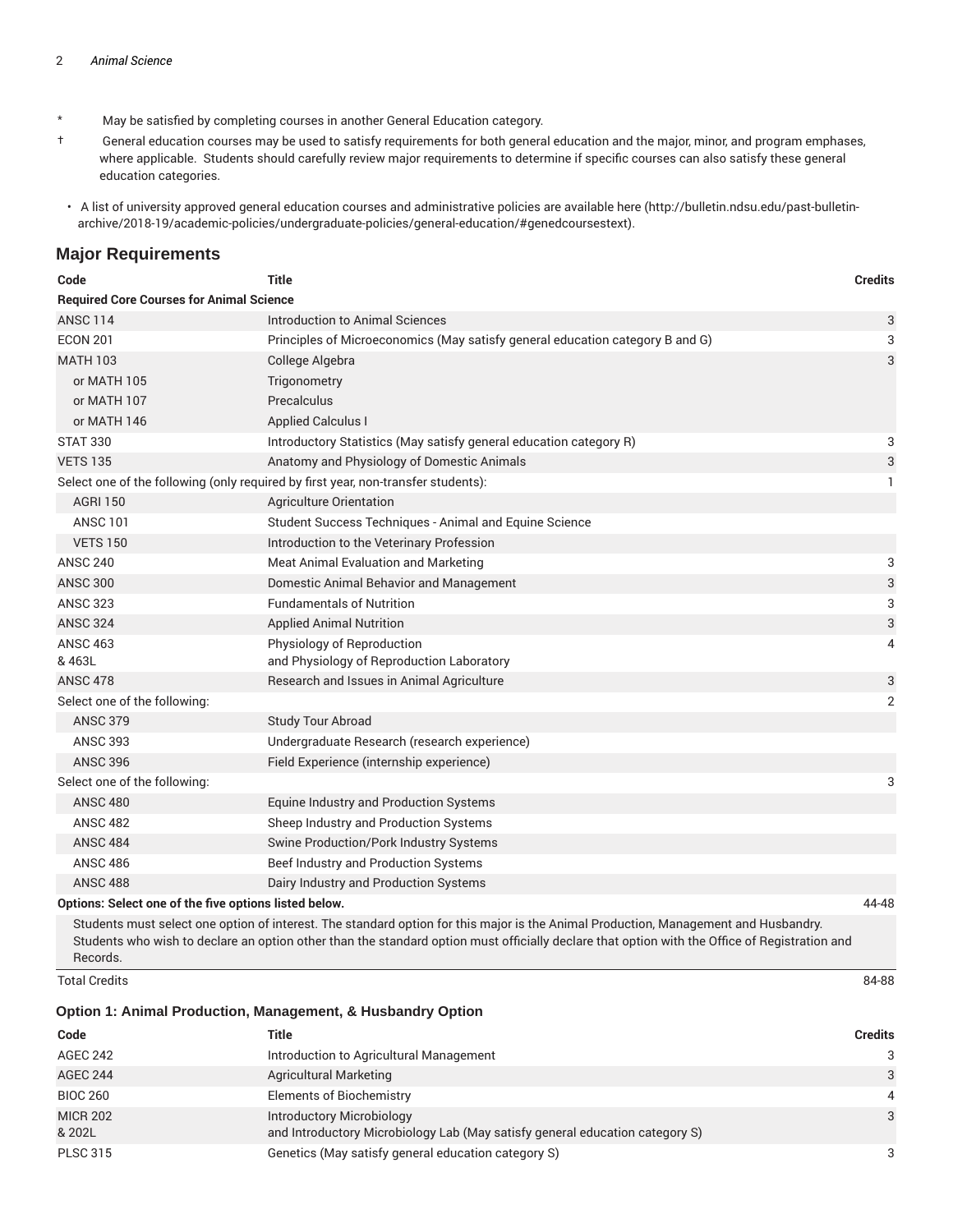| <b>Total Credits</b>                         |                                                                                                                                | 46             |
|----------------------------------------------|--------------------------------------------------------------------------------------------------------------------------------|----------------|
|                                              | Animal Production, Management, and Husbandry Elective (choose from any level PLSC, NRM, or RNG)                                | 6              |
| or ANSC 488                                  | Dairy Industry and Production Systems                                                                                          |                |
| or ANSC 486                                  | Beef Industry and Production Systems                                                                                           |                |
| or ANSC 484                                  | Swine Production/Pork Industry Systems                                                                                         |                |
| or ANSC 482                                  | Sheep Industry and Production Systems                                                                                          |                |
| <b>ANSC 480</b>                              | Equine Industry and Production Systems                                                                                         | 3              |
| <b>ANSC 380</b>                              | <b>Livestock Sales and Marketing</b>                                                                                           | $\overline{2}$ |
| <b>ANSC 370</b>                              | <b>Fundamentals/Animal Disease</b>                                                                                             | 3              |
| <b>ANSC 357</b>                              | <b>Animal Genetics</b>                                                                                                         | 3              |
| <b>ANSC 340</b>                              | <b>Principles of Meat Science</b>                                                                                              | 3              |
| <b>ANSC 235</b>                              | <b>Equine Evaluation</b>                                                                                                       |                |
| <b>ANSC 232</b>                              | Dairy Cattle Evaluation                                                                                                        |                |
| <b>ANSC 231</b>                              | <b>Livestock Evaluation</b>                                                                                                    |                |
| <b>ANSC 230</b>                              | Meat Grading and Evaluation                                                                                                    |                |
| Select one the following evaluation courses: |                                                                                                                                | $\overline{2}$ |
| <b>CHEM 121</b><br>& 121L                    | <b>General Chemistry I</b><br>and General Chemistry I Laboratory (May satisfy general education category S)                    |                |
| <b>CHEM 117</b><br>& 117L                    | <b>Chemical Concepts and Applications</b><br>and Chem Concepts and Applications Lab (May satisfy general education category S) |                |
| Select one from the following:               |                                                                                                                                | 4              |
| <b>BIOL 150</b><br>& 150L                    | <b>General Biology I</b><br>and General Biology I Laboratory                                                                   |                |
| <b>BIOL 111</b><br>& 111L                    | <b>Concepts of Biology</b><br>and Concepts of Biology Lab (May satisfy general education category S)                           |                |
| Select one from the following:               |                                                                                                                                | $\overline{4}$ |
|                                              |                                                                                                                                |                |

### **Option 2: Animal Agribusiness Option**

| Code                                            | <b>Title</b>                                                                                                                   | <b>Credits</b>          |
|-------------------------------------------------|--------------------------------------------------------------------------------------------------------------------------------|-------------------------|
| ACCT 102                                        | <b>Fundamentals of Accounting</b>                                                                                              | 3                       |
| <b>AGEC 242</b>                                 | Introduction to Agricultural Management                                                                                        | 3                       |
| <b>AGEC 244</b>                                 | <b>Agricultural Marketing</b>                                                                                                  | 3                       |
| <b>AGEC 246</b>                                 | Introduction to Agricultural Finance                                                                                           | 3                       |
| Select one from the following:                  |                                                                                                                                | 4                       |
| <b>BIOL 111</b><br>& 111L                       | <b>Concepts of Biology</b><br>and Concepts of Biology Lab (May satisfy general education category S)                           |                         |
| <b>BIOL 150</b><br>& 150L                       | General Biology I<br>and General Biology I Laboratory                                                                          |                         |
| Select one from the following:                  |                                                                                                                                | 4                       |
| <b>CHEM 117</b><br>& 117L                       | <b>Chemical Concepts and Applications</b><br>and Chem Concepts and Applications Lab (May satisfy general education category S) |                         |
| <b>CHEM 121</b><br>& 121L                       | <b>General Chemistry I</b><br>and General Chemistry I Laboratory (May satisfy general education category S)                    |                         |
| Select one of the following evaluation courses: |                                                                                                                                | $\overline{2}$          |
| <b>ANSC 230</b>                                 | Meat Grading and Evaluation                                                                                                    |                         |
| <b>ANSC 231</b>                                 | <b>Livestock Evaluation</b>                                                                                                    |                         |
| <b>ANSC 232</b>                                 | Dairy Cattle Evaluation                                                                                                        |                         |
| <b>ANSC 235</b>                                 | <b>Equine Evaluation</b>                                                                                                       |                         |
| <b>ANSC 357</b>                                 | <b>Animal Genetics</b>                                                                                                         | 3                       |
| <b>ANSC 380</b>                                 | Livestock Sales and Marketing                                                                                                  | $\overline{\mathbf{c}}$ |
| <b>ECON 202</b>                                 | Principles of Macroeconomics (May satisfy general education category B)                                                        | 3                       |
| <b>PLSC 315</b>                                 | Genetics (May satisfy general education category S)                                                                            | 3                       |
| <b>AGEC</b> elective                            | 300-400 level                                                                                                                  | 6                       |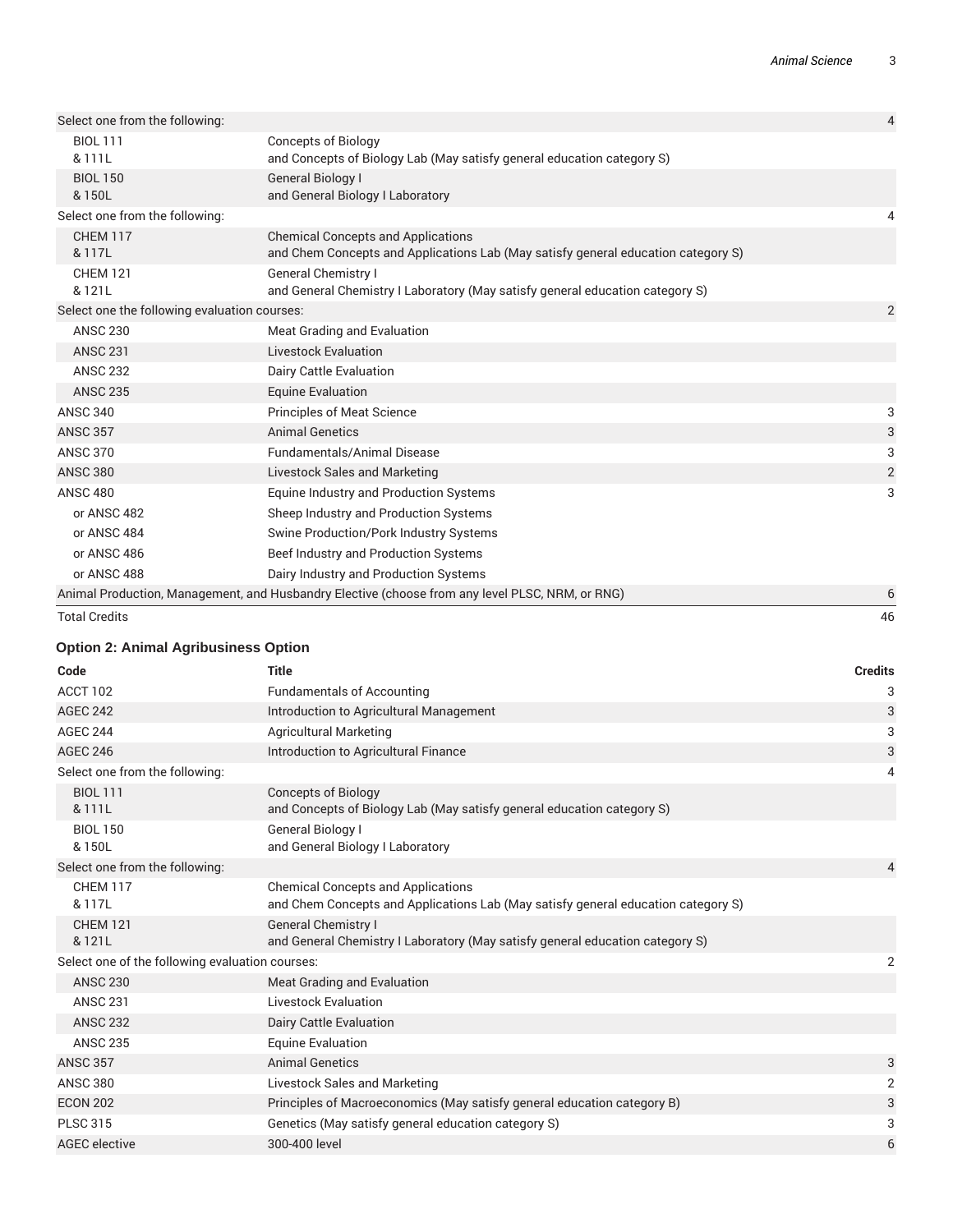| Animal Agribusiness Electives (choose from 300+ level ANSC, AGEC, ECON, PLSC or RNG) |    |
|--------------------------------------------------------------------------------------|----|
| Total Credits                                                                        | 48 |

### **Option 3: Biomedical Science Option**

Students interested in veterinary school should consider this option. The option meets most veterinary school prerequisites. Consultation with an adviser is recommended.

| Code                           | <b>Title</b>                                                                                                        | <b>Credits</b> |
|--------------------------------|---------------------------------------------------------------------------------------------------------------------|----------------|
| <b>ANSC 357</b>                | <b>Animal Genetics</b>                                                                                              | 3              |
| or ANSC 314                    | Animal Biotechnology                                                                                                |                |
| <b>ANSC 444</b>                | Livestock Muscle Physiology                                                                                         | 3              |
| <b>BIOC 260</b>                | <b>Elements of Biochemistry</b>                                                                                     | 4              |
| <b>BIOL 150</b><br>& 150L      | General Biology I<br>and General Biology I Laboratory                                                               | $\overline{4}$ |
| <b>BIOL 151</b><br>& 151L      | <b>General Biology II</b><br>and General Biology II Laboratory                                                      | 4              |
| <b>CHEM 121</b><br>& 121L      | <b>General Chemistry I</b><br>and General Chemistry I Laboratory (May satisfy general education category S)         | $\overline{4}$ |
| <b>CHEM 122</b><br>& 122L      | <b>General Chemistry II</b><br>and General Chemistry II Laboratory (May satisfy general education category S)       | 4              |
| <b>CHEM 240</b>                | Survey of Organic Chemistry                                                                                         | 3              |
| or CHEM 341                    | Organic Chemistry I                                                                                                 |                |
| <b>MICR 350</b><br>& 350L      | <b>General Microbiology</b><br>and General Microbiology Lab                                                         | 5              |
| <b>PLSC 315</b>                | Genetics (May satisfy general education category S)                                                                 | 3              |
| Select one from the following: |                                                                                                                     | 4              |
| <b>PHYS 120</b><br>& 120L      | <b>Fundamentals of Physics</b><br>and Fundamentals of Physics Laboratory (May satisfy general education category S) |                |
| <b>PHYS 211</b>                | <b>College Physics I</b>                                                                                            |                |
| & 211L                         | and College Physics I Laboratory (May satisfy general education category S)                                         |                |
|                                | Biomedical Science Elective (choose from 300+ level ANSC, BIOC, BIOL, CHEM, MICR, PHYS OR ZOO)                      | 3              |
| <b>Total Credits</b>           |                                                                                                                     | 44             |

# **Option 4: Livestock Media Option**

| Code                                            | <b>Title</b>                                                                                                                   | <b>Credits</b> |
|-------------------------------------------------|--------------------------------------------------------------------------------------------------------------------------------|----------------|
| <b>AGEC 242</b>                                 | Introduction to Agricultural Management                                                                                        | 3              |
| <b>AGEC 244</b>                                 | <b>Agricultural Marketing</b>                                                                                                  | 3              |
| <b>ANSC 357</b>                                 | <b>Animal Genetics</b>                                                                                                         | 3              |
| <b>ANSC 380</b>                                 | Livestock Sales and Marketing                                                                                                  | $\overline{2}$ |
| <b>PLSC 315</b>                                 | Genetics (May satisfy general education category S)                                                                            | 3              |
| Select one of the following evaluation courses: |                                                                                                                                | $\overline{2}$ |
| <b>ANSC 230</b>                                 | Meat Grading and Evaluation                                                                                                    |                |
| <b>ANSC 231</b>                                 | <b>Livestock Evaluation</b>                                                                                                    |                |
| <b>ANSC 232</b>                                 | Dairy Cattle Evaluation                                                                                                        |                |
| <b>ANSC 235</b>                                 | <b>Equine Evaluation</b>                                                                                                       |                |
| Select one from the following:                  |                                                                                                                                | 4              |
| <b>BIOL 111</b><br>& 111L                       | <b>Concepts of Biology</b><br>and Concepts of Biology Lab (May satisfy general education category S)                           |                |
| <b>BIOL 150</b><br>& 150L                       | General Biology I<br>and General Biology I Laboratory (May satisfy general education category S)                               |                |
| Select one from the following:                  |                                                                                                                                | 4              |
| <b>CHEM 117</b><br>& 117L                       | <b>Chemical Concepts and Applications</b><br>and Chem Concepts and Applications Lab (May satisfy general education category S) |                |
| <b>CHEM 121</b><br>& 121L                       | <b>General Chemistry I</b><br>and General Chemistry I Laboratory (May satisfy general education category S)                    |                |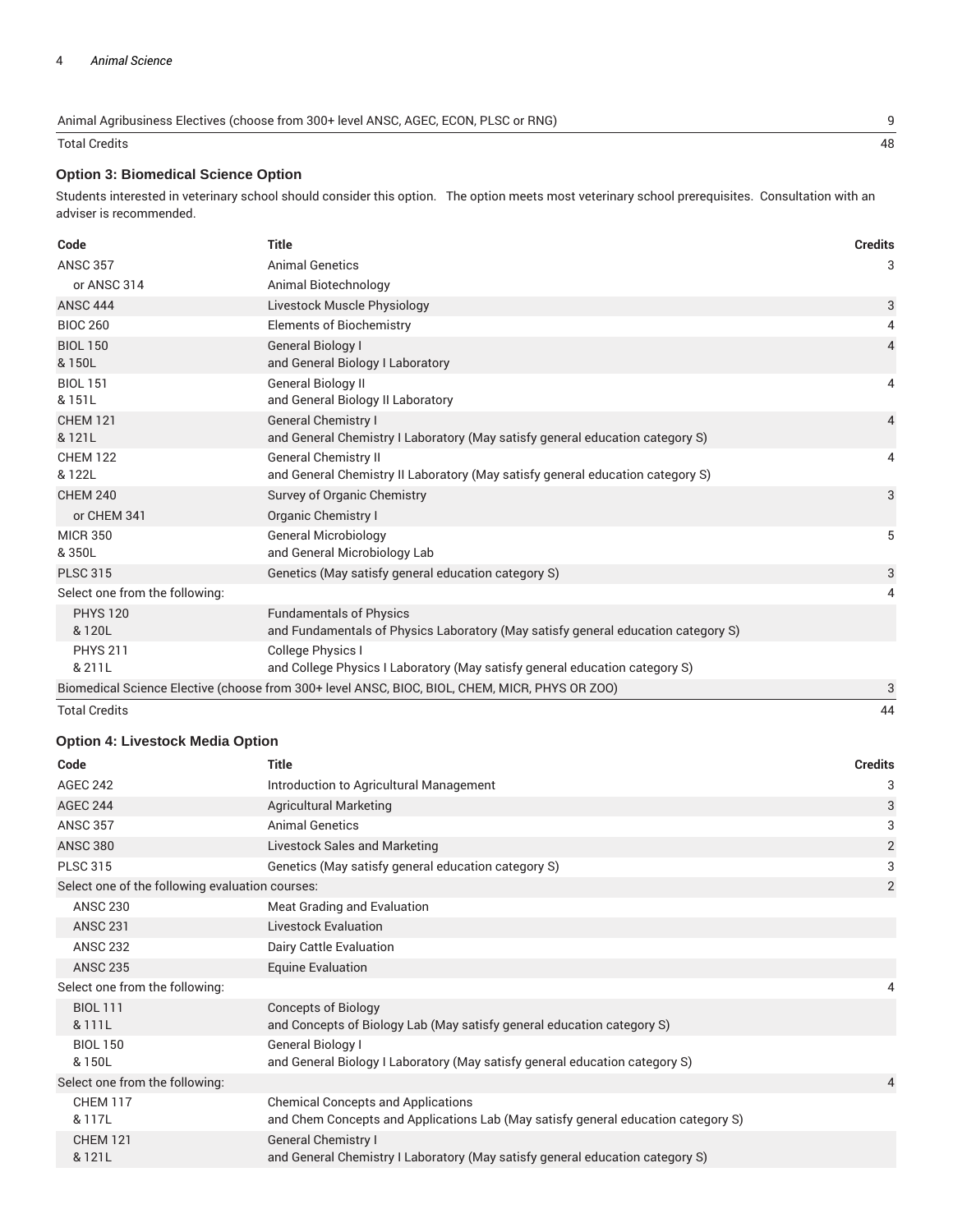Complete any minor in the the Communications Dept. (Ag Comm; Health Comm; Journalism; Mgmt Comm; New Media & Web Design; or Strategic Comm)

Total Credits 45

### **Option 5: Meat Science Option**

| Code                           | <b>Title</b>                                                                                                                   | <b>Credits</b>          |
|--------------------------------|--------------------------------------------------------------------------------------------------------------------------------|-------------------------|
| <b>AGEC 244</b>                | Agricultural Marketing                                                                                                         | 3                       |
| <b>ANSC 230</b>                | <b>Meat Grading and Evaluation</b>                                                                                             | 2                       |
| <b>ANSC 340</b>                | <b>Principles of Meat Science</b>                                                                                              | 3                       |
| <b>ANSC 344</b>                | <b>Fundamentals of Meat Processing</b>                                                                                         | $\overline{2}$          |
| <b>ANSC 357</b>                | <b>Animal Genetics</b>                                                                                                         | 3                       |
| <b>ANSC 444</b>                | Livestock Muscle Physiology                                                                                                    | 3                       |
| <b>BIOC 260</b>                | <b>Elements of Biochemistry</b>                                                                                                | 4                       |
| <b>CFS 210</b>                 | Introduction to Food Science and Technology                                                                                    | $\overline{\mathbf{c}}$ |
| <b>MICR 202</b><br>& 202L      | <b>Introductory Microbiology</b><br>and Introductory Microbiology Lab (May satisfy general education category S)               | 3                       |
| <b>PLSC 315</b>                | Genetics (May satisfy general education category S)                                                                            | 3                       |
| CFS elective                   | 300-400 Level                                                                                                                  | 3                       |
| Select one from the following: |                                                                                                                                | 4                       |
| <b>BIOL 111</b><br>& 111L      | <b>Concepts of Biology</b><br>and Concepts of Biology Lab (May satisfy general education category S)                           |                         |
| <b>BIOL 150</b><br>& 150L      | <b>General Biology I</b><br>and General Biology I Laboratory                                                                   |                         |
| Select from the following:     |                                                                                                                                | 4                       |
| <b>CHEM 117</b><br>& 117L      | <b>Chemical Concepts and Applications</b><br>and Chem Concepts and Applications Lab (May satisfy general education category S) |                         |
| <b>CHEM 121</b>                | <b>General Chemistry I</b>                                                                                                     |                         |
| & 121L                         | and General Chemistry I Laboratory (May satisfy general education category S)                                                  |                         |
|                                | Meat Science Electives (choose from 300+ level ANSC, BIOC, CFS, CHEM, MICR OR SAFE)                                            | 6                       |
| <b>Total Credits</b>           |                                                                                                                                | 45                      |

### **Degree Requirements and Notes:**

- Students must earn a minimum 2.00 cumulative GPA for courses that satisfy major requirements.
- Transfer grades must be 'C' or higher to count toward major requirements.

# **Minor Requirements**

# **Animal Science Minor**

### **Minor Requirements**

### **Required Credits: 16**

| Code                                       | Title                                   | <b>Credits</b> |
|--------------------------------------------|-----------------------------------------|----------------|
| <b>Required Courses</b>                    |                                         |                |
| <b>ANSC 114</b>                            | Introduction to Animal Sciences         | 3              |
| <b>ANSC 223</b>                            | Introduction to Animal Nutrition        | 2              |
| <b>ANSC 220</b>                            | <b>Livestock Production</b>             | 3              |
| <b>ANSC 240</b>                            | Meat Animal Evaluation and Marketing    | 3              |
| <b>Elective Courses</b>                    |                                         | 5              |
| Must include one of the following courses: |                                         |                |
| <b>ANSC 300</b>                            | Domestic Animal Behavior and Management |                |
| <b>ANSC 314</b>                            | Animal Biotechnology                    |                |
| <b>ANSC 323</b>                            | <b>Fundamentals of Nutrition</b>        |                |
| <b>ANSC 324</b>                            | <b>Applied Animal Nutrition</b>         |                |
| <b>ANSC 340</b>                            | <b>Principles of Meat Science</b>       |                |

21